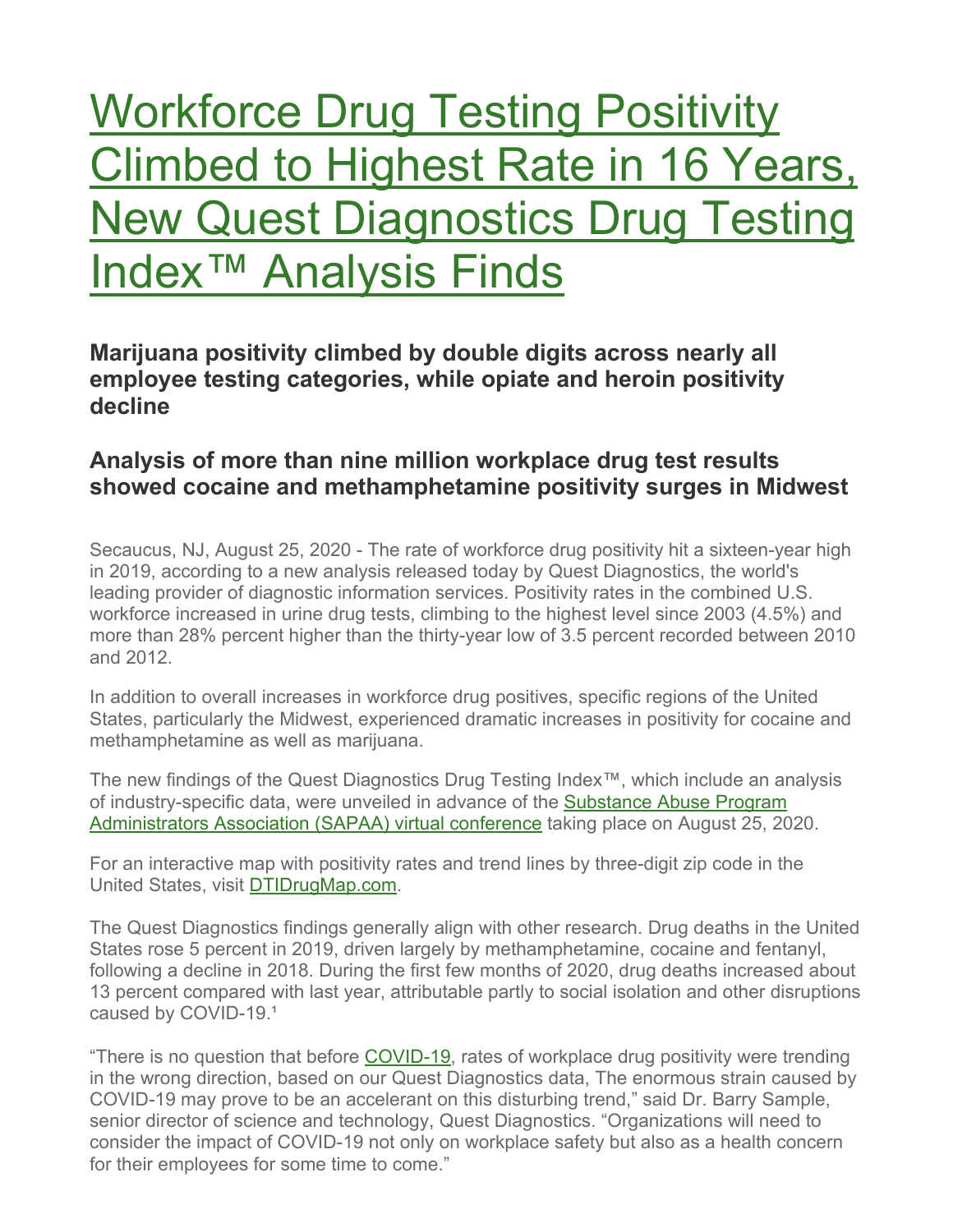#### **Positivity rates for methamphetamine surged in the Midwest**

Over the last five years, methamphetamine positivity in the general U.S. workforce testing increased nearly 12 percent (0.17% in 2015 versus 0.19% in 2019). The Midwest region experienced year-over-year increases, driven primarily by double-digit increases in the East North Central region during this period. Over the past five years, methamphetamine positivity in the Midwest increased nearly 78 percent (0.09% in 2015 versus 0.16% in 2019). Illinois (0.03% in 2015 versus 0.10% in 2019), Indiana (0.14% in 2015 versus 0.29% in 2019), Michigan (0.014% in 2015 versus 0.05 in 2019), and Ohio (0.04% in 2015 versus 0.11% in 2019) increased at least two-fold; while Wisconsin (0.05% in 2015 versus 0.09% in 2019) nearly doubled.

"While the national debate on drug misuse in the workforce has focused primarily on marijuana, increasing positivity rates for cocaine and methamphetamine are also cause for concern," said Dr. Sample. "Positivity by drug and region can be random and unpredictable. Our data is a reminder that it is important to remain vigilant about all drug misuse in the workforce.

Between 2019 and 2018. methamphetamine positivity inched up nearly 6 percent (0.18% in 2018 versus 0.19% in 2019) in general U.S. workforce tests and fell 6.3 percent (0.15% in 2018 versus 0.16% in 2019) in federally mandated, safety-sensitive testing. Methamphetamine positivity changed little in the general U.S. workforce (up 12 percent) and was flat in federally mandated, safety sensitive testing over five years.

The increased positivity rates for methamphetamine in urine test results were bolstered by similar patterns in other specimen types. Oral fluid methamphetamine positivity, which also assesses recent use, was up 4.3 percent since 2018 and up 69 percent since 2015; while methamphetamine positivity from hair tests, which gauges a pattern of drug use over time, was up 20 percent since 2018 and 60 percent since 2015.

"Testing with multiple specimen types can reveal a fuller understanding of patterns of misuse than one alone," said Dr. Sample. "Our data suggests that testing for methamphetamine with hair and oral fluid may be appropriate for employers with concerns about misuse of this particular drug to complement the standard urine drug screen."

#### **Cocaine positivity increased in the Midwest and West**

Cocaine positivity in the general U.S. workforce testing increased in the Midwest and West regions over the past five years. Cocaine positivity in the Midwest increased by 40 percent (0.20% in 2015 versus 0.28% in 2019) and in the West by 53 percent (0.15% in 2015 versus 0.23% in 2019). The Midwest was 20 percent less than the national rate in 2015 but 3.7 percent above the national rate in 2019, suggesting a surge in positivity in the region last year.

In the West, where cocaine positivity has been historically far lower, the cocaine positivity rate rose from 40 percent below the national rate in 2015 to 14.8 percent below in 2019. These increases in the West were primarily driven by increasing positivity in Colorado (0.19% in 2015 versus 0.30% in 2019), Nevada (0.13% in 2015 versus 0.22% in 2019), and Oregon (0.09% in 2015 versus 0.13% in 2019).